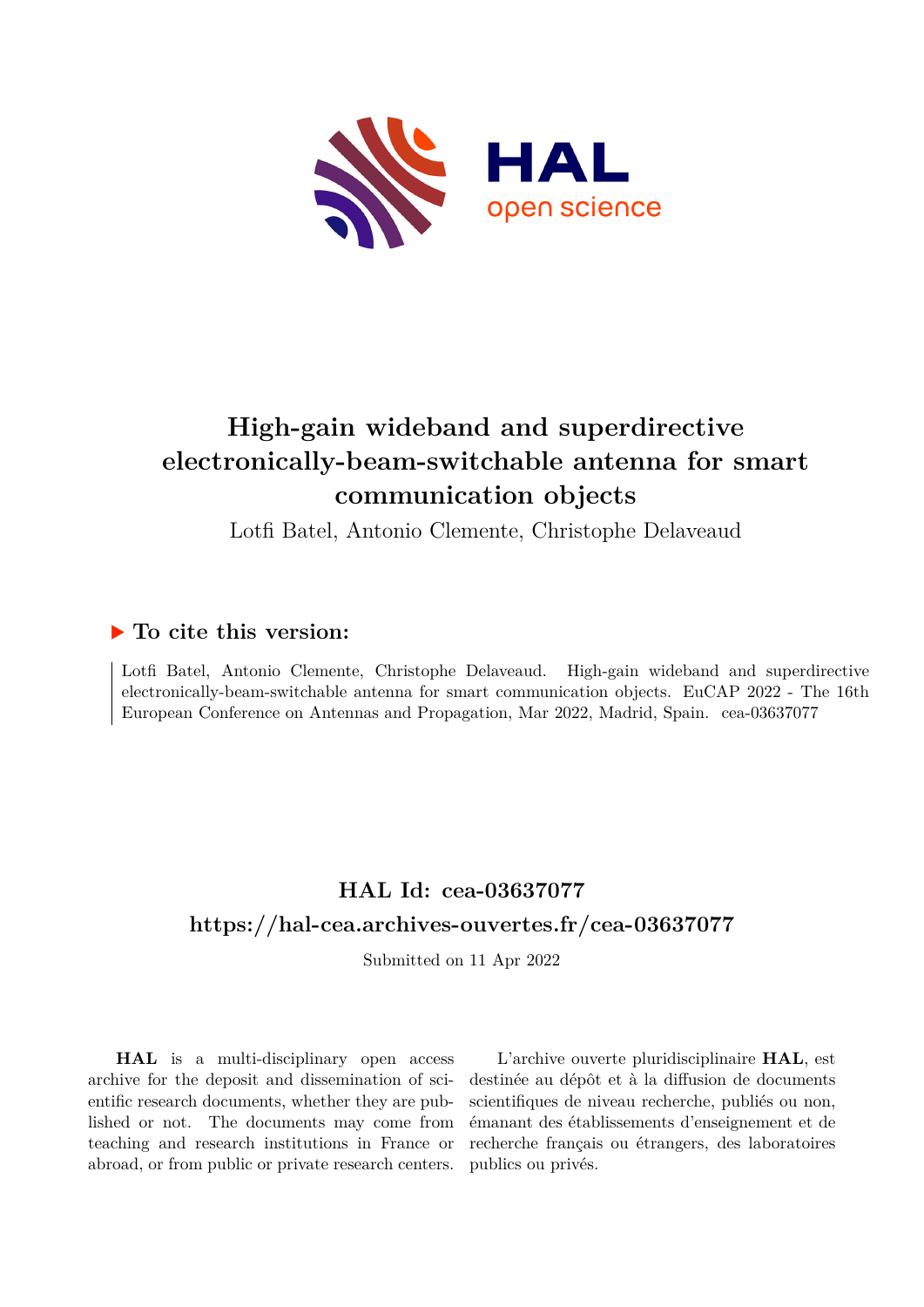# High-Gain Wideband and Superdirective Electronically-Beam-Switchable Antenna for Smart Communication Objects

Lotfi Batel<sup>1,2</sup>, Antonio Clemente<sup>1,2</sup>, Christophe Delaveaud<sup>1,2</sup> <sup>1</sup> CEA-Leti, Grenoble, France, lotfi.batel@cea.fr 2 Grenoble-Alpes University, Grenoble, France

*Abstract***—This paper proposes the design of a high-gain, wideband, directive, and compact circular array composed of 5 symmetrical radiating elements (1 fed and 4 parasitic elements). The possibility to implement an electronically beam-switching capability over the horizontal plane is studied. Thanks to the superdirectivity principle, the proposed closely spaced parasitic antenna array achieves a maximum gain of 10 dBi steered in four directions on the horizontal plane and a minimum gain of 9 dBi in the whole horizontal plane. The proposed antenna achieves a stable gain > 9dBi in the frequency band 758- 803 MHz, which is interesting for sub-GHz 5G applications.** 

*Index Terms*—Beam-steering, beam-switching, electrically small antennas, superdirectivity, parasitic arrays**.** 

#### I. INTRODUCTION

The rapid growth of compact and smart connected objects generates a need of increasingly small and performing antennas. Following the fundamental laws of physics [1], antenna miniaturization while conserving sufficient radiation and bandwidth performances is a challenge, especially for frequencies below 1 GHz where the wavelengths are large. In this paper, our interest is focused on the design of a high-gain wideband compact parasitic antenna array with electronically beam-switching capabilities in the horizontal plane. This antenna architecture has been optimized to work in the frequency band 753-803 MHz and offers new perspectives for the future sub-GHz wireless communication systems requiring spatial scanning and high-data rates for new services linked to IoT and 5G applications.

Classically, Electrically Steerable Passive Array Radiators (ESPAR) are used to achieve a directive and steerable radiation pattern on the antenna horizontal plane. ESPAR are designed generally considering circular arrays of parasitic radiating elements with the geometry of electrical compact monopoles over a half wavelength ground plane. The ground plane is often used to connect the electronic circuits to control the beam steering and bring the radiofrequency feeding of the antenna without affecting its radiation properties. Nevertheless, those ESPAR antennas have a maximum gain tilted from the horizontal plane due to the finite size of the ground plane [2]-[4]. Our recent work [5] has shown the opportunity to steer the radiation pattern of 9-elements dipolelike symmetrical ESPAR with a maximum gain in the horizontal plane using a floating ground plane. This particular

ground plane, which is decoupled at radiofrequency, does not affect the radiation patterns of the symmetrical antenna and has been used to facilitate the integration of the electronic devices required to control the beam switching. Moreover, both beam steering capability and angular resolution of ESPAR in the literature are often constrained by the number of parasitic elements in the array. In classical architectures, each beam is formed by using a linear end-fire sub-array and the number of beams is equal to the number of parasitic elements. When high-directivity beam are required, this classical technique results in a lower gain in the horizontal plane at the intersection of two adjacent beams, especially for ESPAR with a small number of parasitic elements.

In this paper, a 5-element antenna array with beamswitching capability is optimized in the operation frequency bandwidth 758-803 MHz. The array is composed of 4 parasitic elements disposed in a circular geometry around a central fed element. Superdirectivity principle is used to optimize the complex impedance loads of the parasitic radiating elements strongly coupled to the array fed antenna [6] and to obtain a small-sized and directive radiating system. In the proposed architecture, symmetrical radiating elements are chosen to achieve a directive radiation with a maximum directivity and gain in the horizontal plane. To improve the beam steering resolution and achieve a gain higher than 9 dBi in the whole horizontal plane, the possibility to steer the beam with an angular step of 15° is considered and demonstrated using only four parasitic radiating elements.

The paper is organized as follows. In Section II, the geometry of the elementary radiating element of the array is firstly described, then the 5 elements array. Section III deals with antenna directivity optimization and beam steering capability at a single frequency (800 MHz). Then, in Section IV, an analysis of antenna radiation performances in the frequency bandwidth of interest (758-803 MHz) is performed. Finally, conclusions are drawn in Section V.

#### II. DESCRIPTION OF ANTENNA GEOMETRY

#### *A. Single element description*

The single element of the antenna array is a wideband dipolar wire-plate antenna described in Fig. 1. It consists of symmetrical double crossed elliptical shape metallic plates top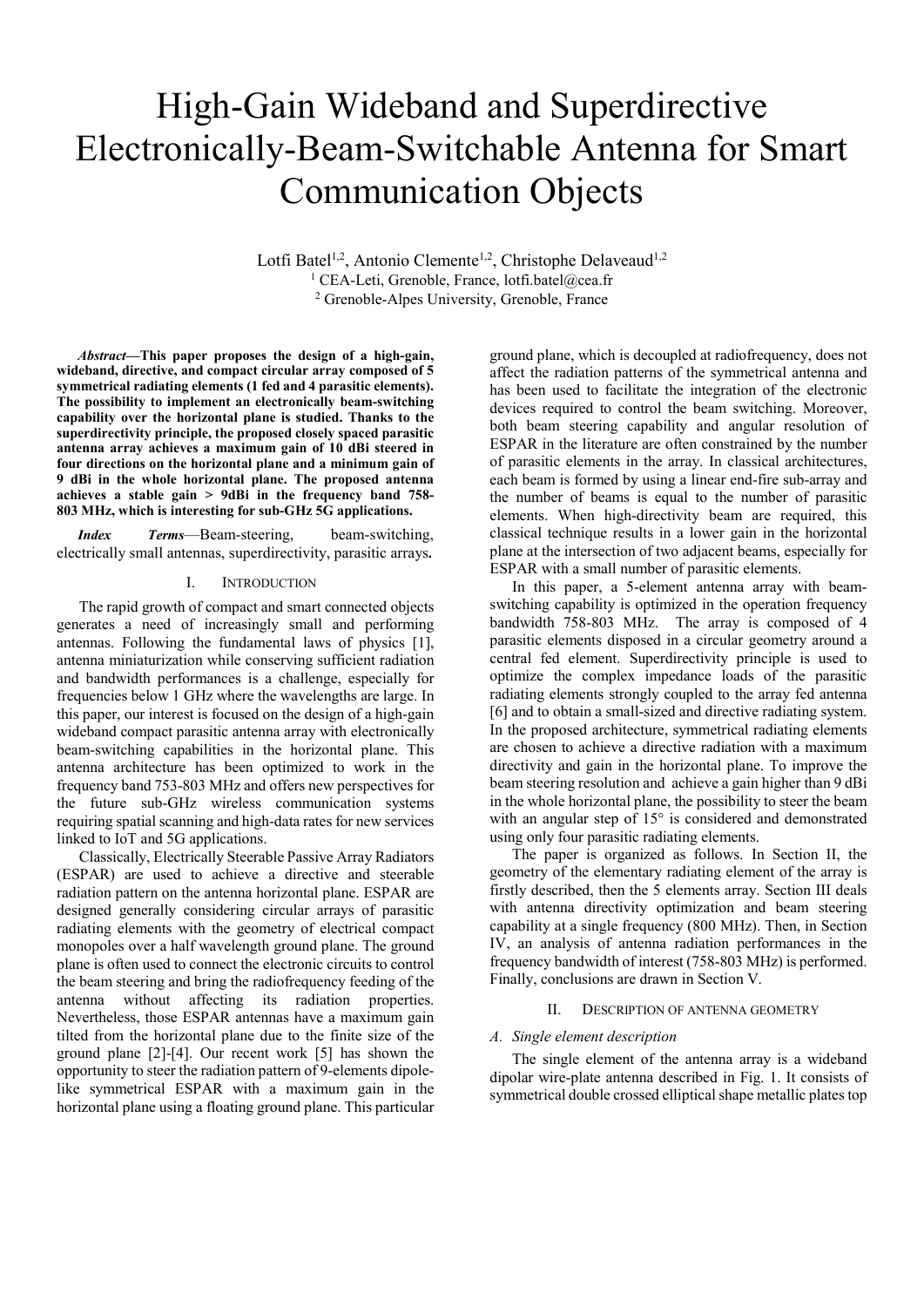loaded by two metallic circular "hats". In order to lower the height of the antenna, the two "hats" are connected to each other by mean of four shorting wires. The antenna is fed at the center by an ideal balanced port. The two hats have a diameter of 66 mm  $(0.18\lambda_0)$  and the height of the antenna is 80 mm  $(0.21\lambda_0)$ . Where  $\lambda_0$  is the wavelength computed at 800 MHz.



Fig. 1. Single element Dipolar wire-plate antenna.

As shown in Fig. 2-a, the single element antenna achieves a wideband frequency response with -10 dB frequency bandwidth of 27 % in the band 730-962 MHz. The compact antenna has a symmetrical dipolar-shape radiation pattern with a gain of 1.7 dBi and an efficiency close to 100% (Fig. 2-b). As shown in [5], the symmetrical radiation pattern of the single element is important to establish a directive radiation pattern, with a maximum directivity in the horizontal plane when the antenna is combined to other elements in the ESPAR geometry.



Fig. 2. (a) Frequency response of the single antenna and (b) radiation patterns in E- and H-planes.

#### *B. Five-element array description*

The wideband single element described previously is used to build the small-size 5-element circular array shown in Fig. 3. The antenna located at the center of the array is the only one fed. The other antennas are parasitic and loaded with optimized complex impedance loads. These loads are computed using the procedure presented [6] to achieve a directive beam in the direction of interest ( $\phi = 0^\circ$ ,  $\theta = 90^\circ$ ). The parasitic antennas are spaced by 0.2  $\lambda_0$  from the central antenna. Two adjacent parasitic antennas are spaced by  $0.28\lambda_0$ . The designed array is low profile with a height of 80 mm (0.2  $\lambda_0$ ) and a diameter of 216 mm (0.57  $\lambda_0$ ).



Fig. 3. Schematic view of the 5-element circular array.

#### III. DIRECTIVITY OPTIMIZATION

#### *A. Spherical wave expansion optimization procedure*

The directivity of the 5-element array has been optimized in the direction  $\phi = 0^\circ$ ,  $\theta = 90^\circ$  using the synthesis procedure based on the spherical wave expansion theory [6]. Main steps of this method are summarized in Fig. 4.



Fig. 4. Main steps of directivity optimization method.

Starting from the active radiation pattern of each element of the array  $(\mathbf{E}_p(r, \theta, \varphi))$  in the STEP 1), the spherical wave coefficients are calculated (STEP 2). Then, solving a maximization problem the objective function is defined and a linear system is considered to calculate the optimal complex excitation coefficients associated to the array elements (STEP 3). Finally, using the complete scattering matrix, the equivalent parasitic complex loads are extracted (STEP 4).

#### *B. Single frequency radiation optimization at 800 MHz*

The directivity of the 5-element array has been optimized in the direction of interest at 800 MHz. The 3D radiation pattern and the associated optimized impedance loads computed with the procedure presented in the previous section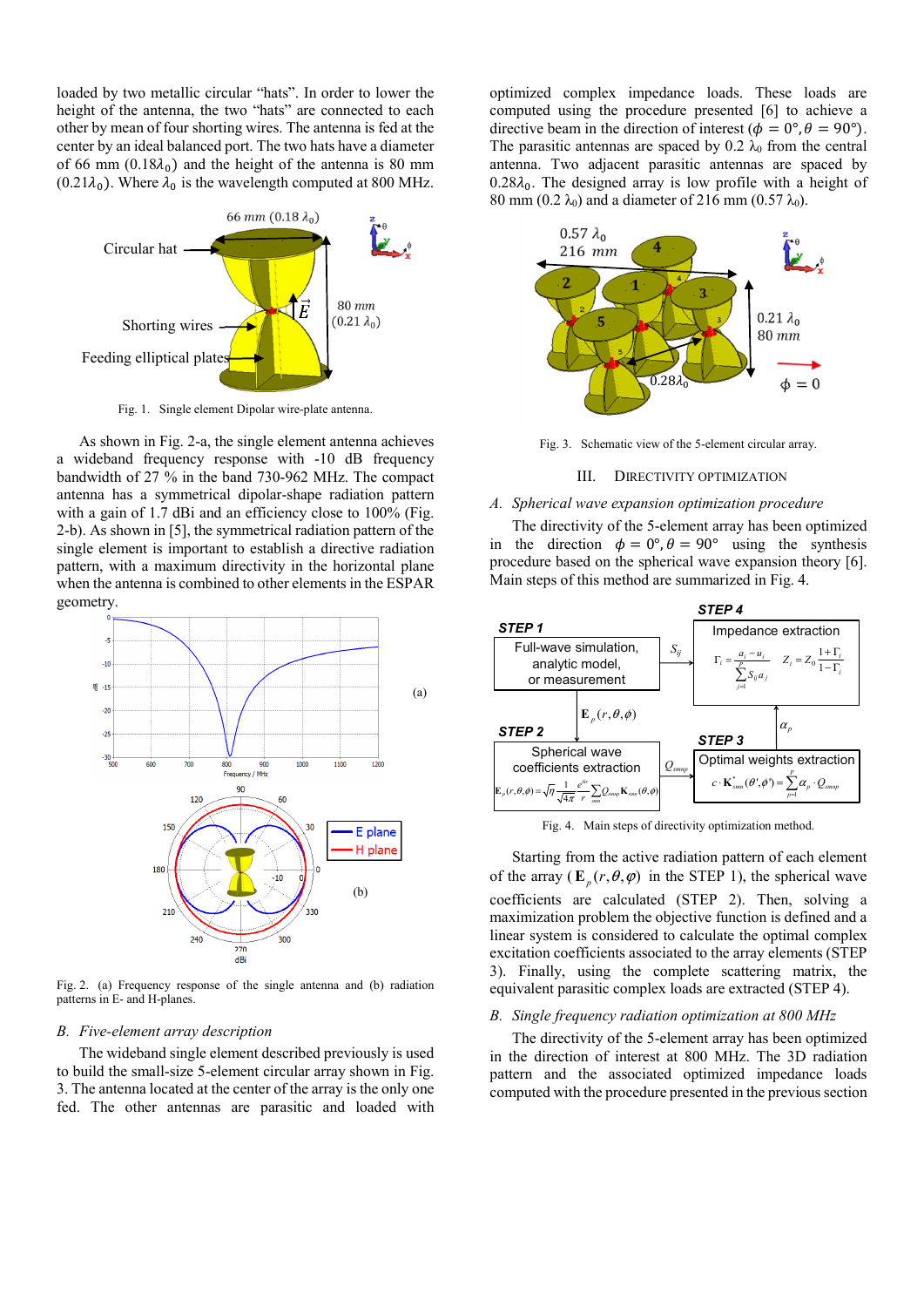are shown respectively in Fig. 5 and Table 1. A maximum directivity of 10 dBi and a maximum gain of 9.8 dBi are achieved in the end-fire direction with a half beam width of 67°.



Fig. 5. 3D gain pattern optimized in the direction  $\phi = 0^{\circ}, \theta = 90^{\circ}$ .

We notice in Table 1 that the optimal load connected at the port 2 has a negative resistor, needed to enforce antenna's radiation in the optimized direction. Replacing this negative equivalent resistor by a 0  $\Omega$  resistor has a very slight effect. The beam is still shaped in the direction of interest with a drop of less than 0.1 dB on the gain and directivity, since the antenna array is not as sensitive (electrical distance of 0.28  $\lambda_0$ ) between two adjacent parasitic antennas). Optimal loads connected to the ports 4 and 5 are almost equal as the antenna geometry is symmetric. The difference is mainly due to computational error.

TABLE 1: OPTIMIZED LOADS FOR A MAXIMUM DIRECTIVITY AT 800 MHZ

| Z      | $R(\Omega)$ | C/L                |
|--------|-------------|--------------------|
| Port 1 | 50          |                    |
| Port 2 | $-2.7$      | 2nH                |
| Port 3 | 3.8         | 40.5 pF            |
| Port 4 | 53          | $7.8\ \mathrm{nH}$ |
| Port 5 | 52          | $7.6$ nH           |

Thanks to antenna symmetry, the same optimal set of loads can be used in permutations in order to achieve the optimized gain of 9.8 dBi in four different directions of the horizontal plane as shown in Fig. 6. Nevertheless, the antenna gain drops at 5 dBi at the intersection of two different beams in the horizontal plane. The classical method to avoid this significant drop is to increase the number of parasitic antennas of the array, which leads to increase the size of the ESPAR antenna. In the next paragraph, we propose another approach to solve this issue.



Fig. 6. Optimal gain pattern steered in 4 directions of the horizontal plane.

#### *C. Beam switching capability improvement in the horizontal plane*

In order to keep a sufficient gain in the whole horizontal plane, we propose to increase the number of optimization angles. Typically, using four different sets of loads leads to optimize antenna's directivity and gain with a step angle of 15° compared to 90° with one set of loads. This method leads to reduce significantly the drop of gain, and to guarantee a minimum gain of 9 dBi in the whole plane. The gain patterns are plotted in polar coordinates from  $\phi = 0^{\circ}$  to  $\phi = 90^{\circ}$  with a step of 15° in Fig. 7. As mentioned in the previous paragraph, the permutation of the four sets of loads computed at the directions 0°, 15°, 30° and 45° will lead to cover the entire horizontal plane, as the antenna geometry is symmetric.



Phi / Degree vs. dBi

Fig. 7. Gain drop improvement in the horizontal plane with beam switching capability.

#### IV. WIDEBAND DIRECTIVITY OPTIMIZATION (758-803 MHZ)

In the previous section, a single frequency optimization at 800 MHz has been performed on the 5-element array. In this section, the same optimization method is applied with a step of 1 MHz from 758 MHz to 803 MHz to maximize antenna's directivity in the end-fire direction ( $\phi = 0^{\circ}, \theta = 90^{\circ}$ ). Real and imaginary parts of the frequency dependent optimal impedance loads are respectively plotted in Fig.8-a and Fig.8-b.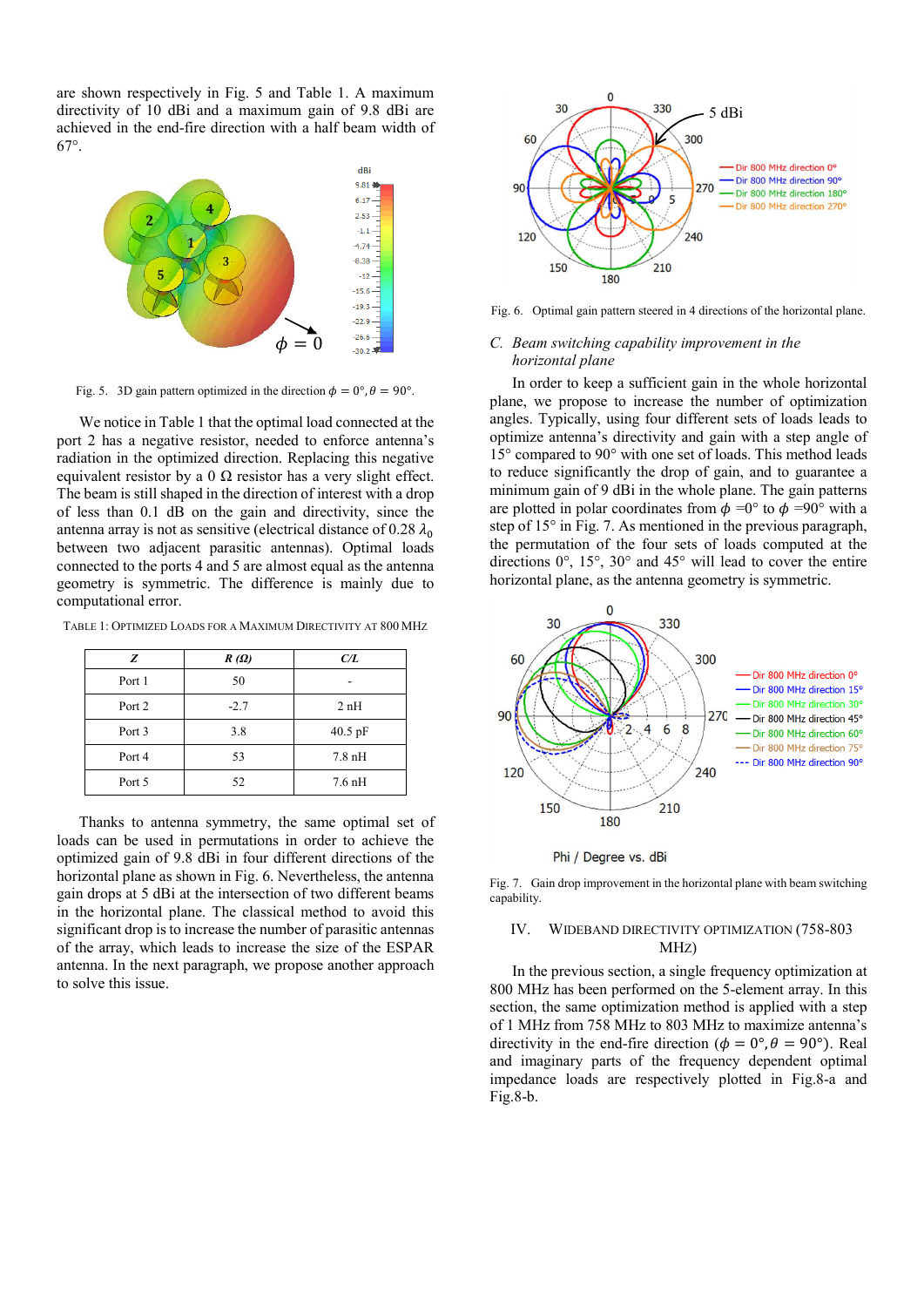

Fig. 8. (a) Real part and (b) imaginary part of the frequency dependent optimal impedance loads.

Considering the real part of the impedance (Fig.8-a), we notice that a quite flat negative equivalent resistor about -3  $\Omega$ is expected on port 2 to achieve the maximum directivity in the direction of interest. This kind of resistor can be achieved with an active circuit and have to be carefully designed in order to avoid instabilities in antenna system [7]. The other equivalent resistors are positive and those of port 4 and 5 are very close as the antenna is symmetric. If we look at the imaginary parts of the optimal loads, we observe a particular behavior. Typically, at port 2 and 3, the imaginary part is decreasing with frequency. This means that two Non-Foster equivalent capacitances are required to achieve a broadband Superdirective antenna [8].

Antenna directivity and gain optimized in end-fire direction following the superdirectivity principle are plotted against frequency in Fig.9.



Fig. 9. 5-element array directivity and gain in the band 758-803 MHz.

The red curves correspond to radiation properties of the antenna loaded with the broadband optimal impedances shown in Fig.8. In this case, directivity and gain are almost flat in the band of interest and they are respectively close to 10 dBi and 9.8 dBi. The blue curves correspond to the case where the parasitic antennas are loaded with the optimal impedance computed at the central frequency of the considered frequency band 783MHz (Table 2). In this case, the antenna array achieves the maximum directivity and gain at 783 MHz and a drop of less than 1 dB is observed on the rest of the band. Finally, the green curves represent the case where the antenna is loaded with the optimal impedance computed at 783 MHz and the negative equivalent resistor is enforced to  $0 \Omega$ . We clearly observe that the negative resistor is not mandatory to achieve a gain higher than 9 dBi in our frequency band of interest. Meaning that the antenna array is not as sensitive, since the elements of the array are not so close  $(0.2\lambda_0)$ .

TABLE 2: OPTIMIZED LOADS FOR A MAXIMUM DIRECTIVITY AT 783 MHZ

| Z      | $R(\Omega)$ | C/L                |
|--------|-------------|--------------------|
| Port 1 | 50          |                    |
| Port 2 | $-2.2$      | $3.1\,\mathrm{nH}$ |
| Port 3 |             | $0.1$ nH           |
| Port 4 | 49          | 8nH                |
| Port 5 | 47          | $7.8\ \mathrm{nH}$ |

#### V. CONCLUSION

This work has proposed the design of a high gain wideband compact and directive antenna with beam switching capability for subGHz IoT and 5G applications. The use of balanced antennas with a controlled radiation pattern led us to consider the super directivity principle to achieve both small size and directive antenna with a low profile ( $\lambda_0/5$  x  $\lambda_0/2$ ). An approach consisting in increasing the number of optimization angles rather than the number of antennas in the array led us to reduce the drop of gain while switching the radiation pattern of a 5-element ESPAR in the horizontal plane without changing antenna geometry. Thanks to the symmetry of antenna architecture, a gain greater than 9 dBi is obtained over the entire horizontal plane using only four different sets of optimal loads (24 beams of 15° resolution). Finally, an analysis of the optimized radiation properties of the antenna array in the frequency band 758- 803 MHz has shown a tradeoff between antenna properties and the complexity of the frequency dependent loads. Thanks to the low sensitivity of the antenna, a gain greater than 9 dBi can be achieved in the frequency band of interest with simple discrete component loads.

#### ACKNOWLEDGMENT

This work is partially supported by public grant overseen by the French National Research Agency (ANR-19-CE24- 0010-01, COMET5G project).